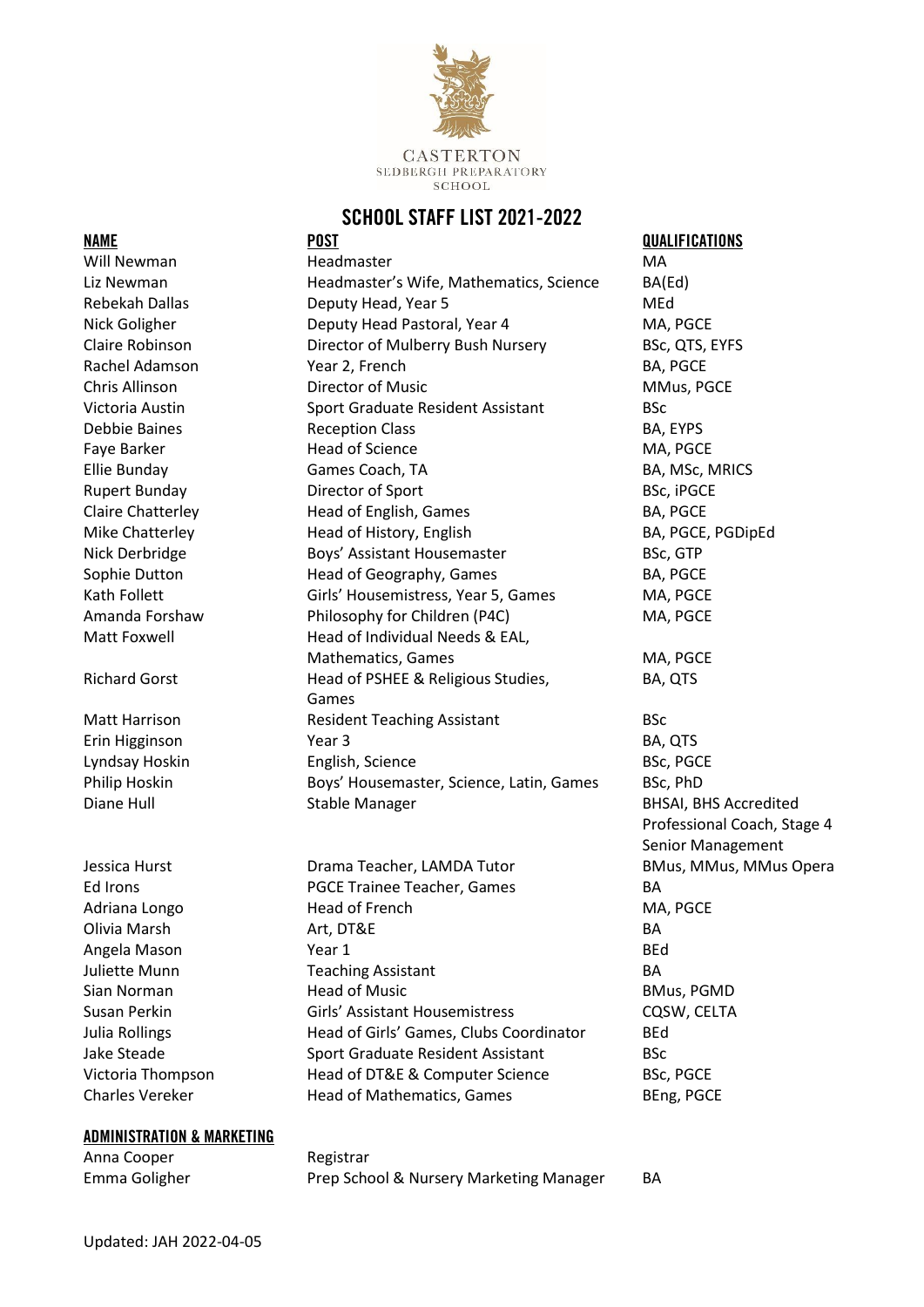Jane Hartley **Headmaster's PA** BA Ellie Bunday **School Receptionist/Secretary** BA, MSc, MRICS Kirsty Stock School Receptionist/Secretary BA **FORM TUTORS**  Reception Debbie Baines Year 1AMAM Angela Mason Year 2RLA Rachel Adamson Year 3ELH **Example 26 Fin Higginson** Year 4NG Nick Goligher Year 5RJD Rebekah Dallas Year 5KLF Kath Follett Year 6MWF Matt Foxwell Year 6SN Sian Norman Year 7SRD Sophie Dutton Year7RTG Richard Gorst Year 7CPV Charlie Vereker Year 8RTFB Rupert Bunday Year 8CHIC Claire Chatterley Year 8VET Victoria Thompson

### **VISITING MUSIC TEACHERS**

### **Piano**

Mrs Catherine Avery LLCM, ALCM Miss Naomi Kayayan BMus (Hons), GRNCM, PGDip, PGCert GSMD, MA, FHEA

### **Violin and Viola**

Miss Rhiannon James BMus (Hons) (RNCM), MMus, IAD

#### **Cello**

Mr Christopher Mansfield BMus (RNCM)

### **Flute and Recorder**

Ms Sarah Whewell BMus (Hons), LRAM, PPRNCM

#### **Clarinet**

Mr Marco Giudici Dip. Conservatorio Milano, PGDip HFM Saar

#### **Saxophone**

Mr John Woodhouse FISM, PGDip, ALCM, AMusTCL, DipLCM, Cert.MusEd

#### **Bassoon**

Miss Charlotte Curwen BMus (Hons), MMus (Hons)

### **Brass**

Mr John Hutchinson BMus (Hons), ARCM

## **Drum Kit & Orchestral Percussion**

Mr Mark Norman BA (RNCM), PGDip (RNCM)

Updated: JAH 2022-04-05